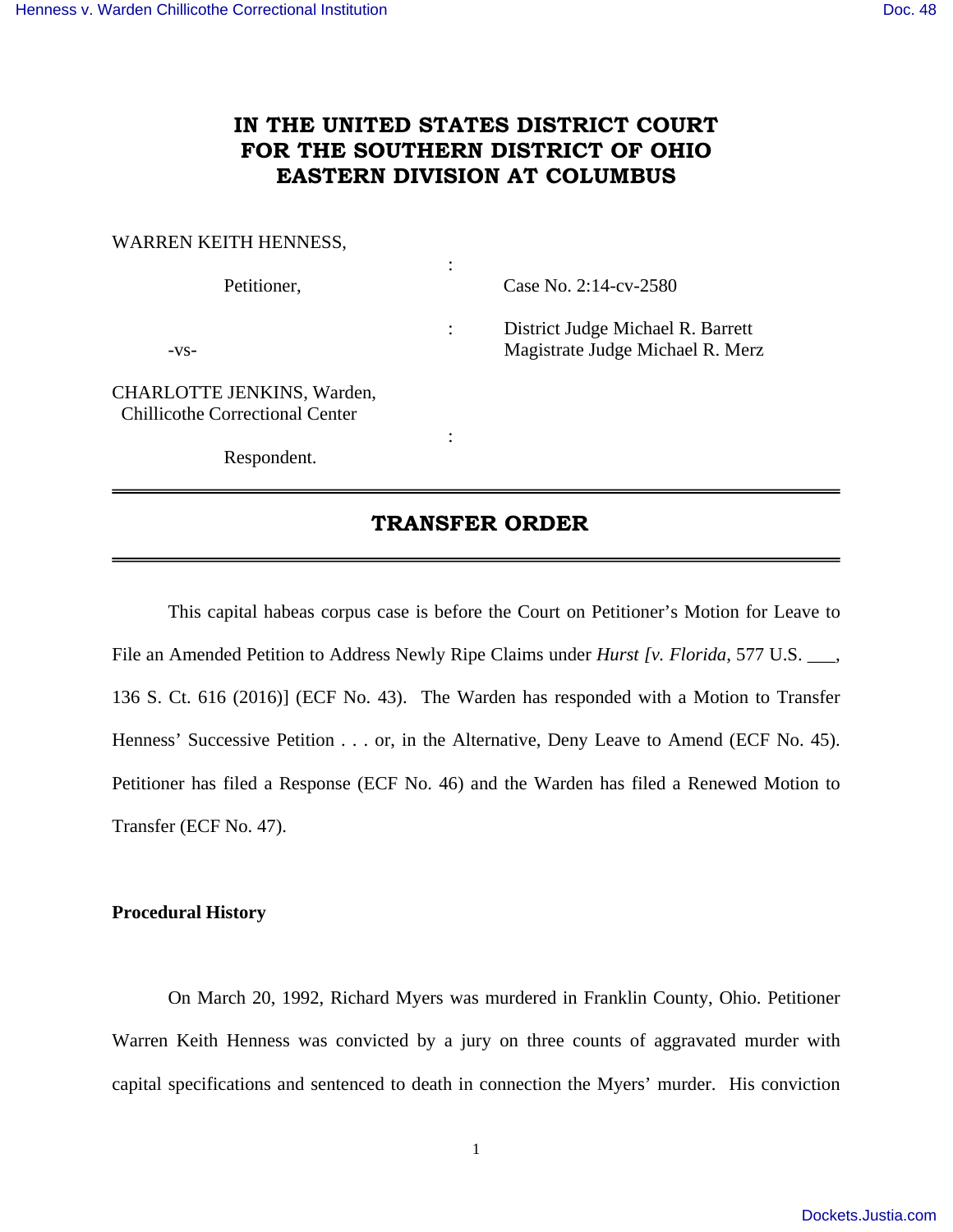was affirmed on appeal by the Ohio Supreme Court. *State v. Henness*, 79 Ohio St. 3d 53 (1997). He then filed his first Petition for Writ of Habeas Corpus in Case No. 2:01-cv-43 (the "First Case") in this Court on September 19, 2000 (ECF No. 1 in the First Case). On October 31, 2007, this Court dismissed the Petition in the First Case with prejudice (ECF No. 140). That judgment was affirmed on appeal. *Henness v. Bagley*, 766 F.3d 550 (6<sup>th</sup> Cir. 2014), *cert denied*, 135 S. Ct. 1708 (2015).

 Henness filed the Petition in this case on December 11, 2014, after the Sixth Circuit decision but before the denial of certiorari. He pled ten Grounds for Relief, all challenging Ohio's method of lethal injection (ECF No. 1, PageID 2-4). The Warden moved to transfer the case to the Sixth Circuit as a second-or-successive petition (ECF No. 7). The Magistrate Judge denied transfer on the grounds that Henness' claims arose under Ohio's April 28, 2014, lethal injection protocol which had been adopted "long after judgment in [the] prior case became final." (ECF No. 14, PageID 193.) This analysis was consistent with prior decisions of this Magistrate Judge and other Judges of this Court at that time. *Id.* at PageID 194, *citing Tibbetts v. Warden*, No. 1:14-cv-602, ECF No. 11, PageID 126-28 (S.D. Ohio Dec. 29, 2014) (Merz, M.J.); *Raglin v. Mitchell*, No. 1:00-cv-767, 2013 U.S. Dist. LEXIS 141199, at \*94 (S.D. Ohio Sep. 29, 2013) (Barrett, J.); *Smith v. Pineda*, No. 1:12-cv-196, 2012 U.S. Dist. LEXIS 121019, at \*13-14 (S.D. Ohio Aug. 27, 2012) (Merz, M.J.), *supplemented by* 2012 U.S. Dist. LEXIS 154037, at \*2- 4 (S.D. Ohio Oct. 26, 2012), *then adopted by* 2012 U.S. Dist. LEXIS 171759, at \*2 (S.D. Ohio Dec. 4, 2012) (Rose, J.); *Chinn v. Bradshaw*, No. 3:02-cv-512, 2012 U.S. Dist. LEXIS 93083, at \*8-9 (S.D. Ohio July 5, 2012) (Sargus, J.)

 Then came the Supreme Court's decision in *Glossip v. Gross*, 135 S. Ct. 2726 (2015), which persuaded this Court that method-of-execution claims had to be brought in a civil rights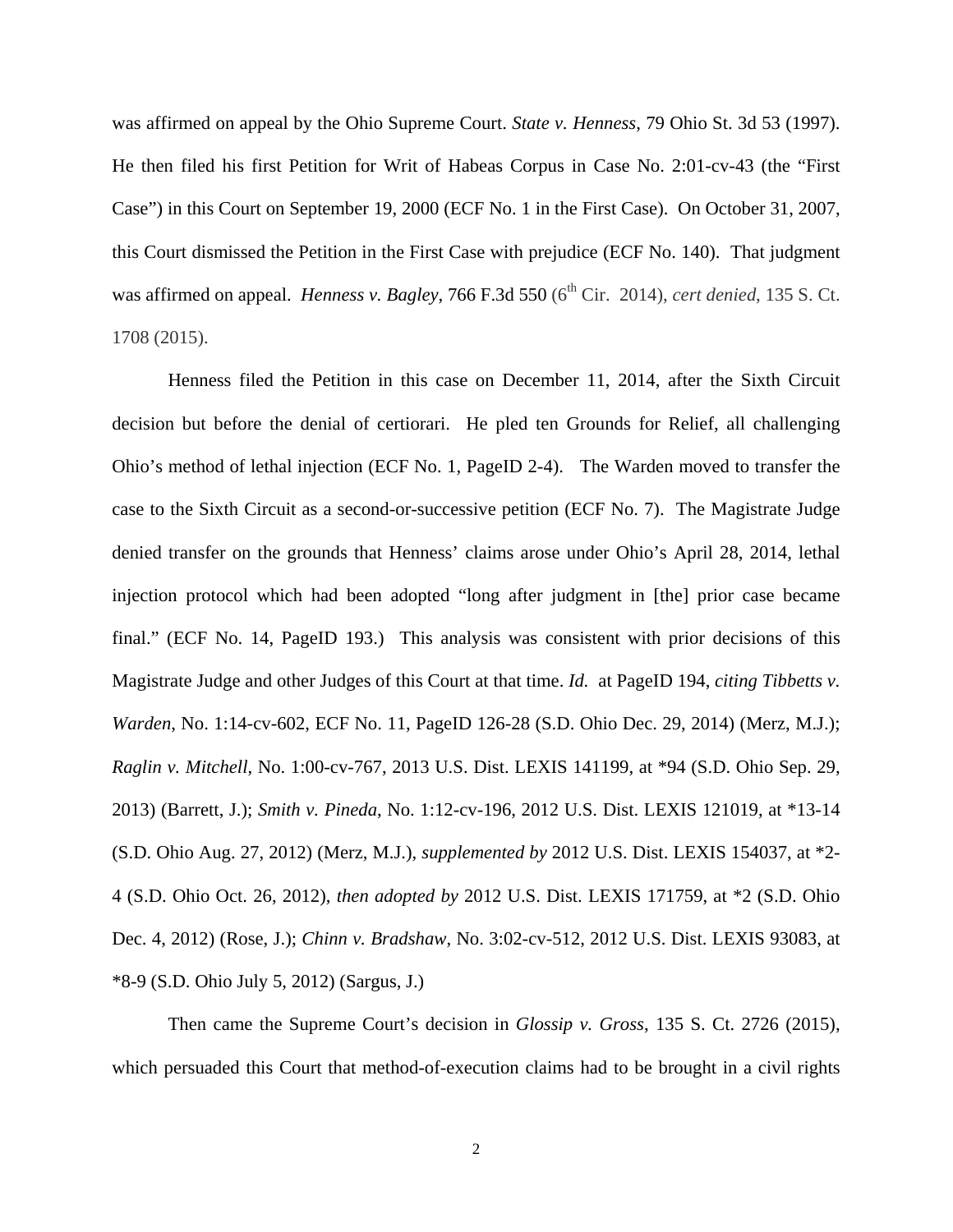action under 42 U.S.C. § 1983. *Landrum v. Robinson*, 2015 U.S. Dist. LEXIS 146195 (S.D. Ohio Oct. 28, 2015). The Magistrate Judge then ordered this case transferred to the Sixth Circuit for that Court to permit or deny permission for the case to proceed (ECF No. 30). On recommittal from Judge Barrett, the Magistrate Judge withdrew the transfer order and recommended on May 10, 2016, that Respondent's then-pending motion to dismiss be denied without prejudice to its renewal not later than thirty days after the mandate issued in *Adams v*. *Bradshaw*, 826 F.3d 306 (6<sup>th</sup> Cir. 2016)("*Adams III*")(ECF No. 41); Judge Barrett adopted that recommendation without objection (ECF No. 42). The mandate in *Adams* issued January 23, 2017; Respondent's Renewed Motion to Transfer (ECF No. 47) is timely filed under the permission to renew previously granted.

# **Analysis**

 The determination of whether a habeas application is second or successive is committed to the District Court in the first instance. *In re: Kenneth Smith*, 690 F.3d 809 (6<sup>th</sup> Cir. 2012); *In re Sheppard*, 2012 U.S. App. LEXIS 13709 ( $6<sup>th</sup>$  Cir. May 25, 2012). When the District Court errs in that determination, the practice of the Sixth Circuit has been to find that permission to proceed is unnecessary and to remand the case. *Jackson v. Sloan*, 800 F.3d 260, 261 (6th Cir. 2015), citing *Howard v. United States*, 533 F.3d 472 (6<sup>th</sup> Cir. 2008); *In re: Cedric E. Powell*, Case No. 16-3356, 2017 U.S. App. LEXIS 1032 ( $6^{th}$  Cir. Jan. 6, 2017).

 In the Report and Transfer Order of November 2, 2015, the Magistrate Judge determined that Henness' Petition in this case, as then pled, was a second-or-successive habeas application (ECF No. 30, PageID 433-34). That Order was not carried out and the case was not transferred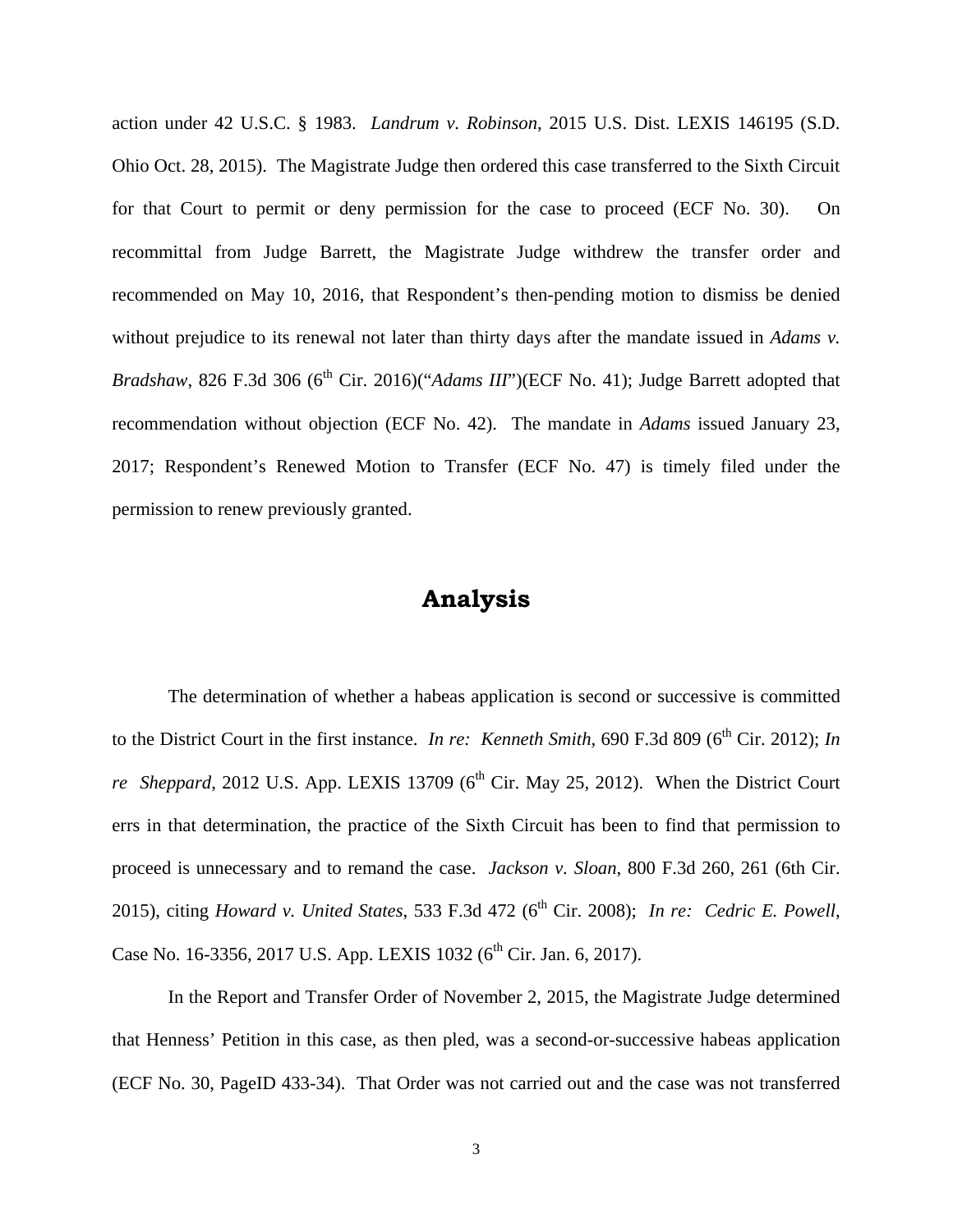because the Order was withdrawn (ECF No. 38). Thus the issue of whether the Petition as originally pled is second-or-successive is before the Court for *de novo* determination.

 There is no dispute that this is Henness' second-in-time habeas application. See Case No. 2:01-cv-043. Nor is it disputed that the application<sup>1</sup> attacks the same judgment that was collaterally attacked in the prior case. Recognizing those two elements, Henness argues this case is not second-or-successive because "it asserts claims with predicates that arose after the filing of the original petition." (ECF No. 46, PageID 550, *citing In re Jones*, 652 F.3d 603 ( $6<sup>th</sup>$  Cir. 2010), *Panetti v. Quarterman*, 551 U.S. 930 (2007), and *Stewart v. Martinez-Villareal*, 523 U.S. 637 (1998)). He argues that his claims are properly brought in habeas because they assert "lethal injection cannot [ever] be administered in a constitutional manner and his claim could render his death sentence effectively invalid." *Id.* at PageID 551, *quoting Adams v. Bradshaw*, 826 F.3d 306, 321 (6<sup>th</sup> Cir. 2016)("*Adams III*"<sup>2</sup>).

The "effectively invalid" language in *Adams III* is quoted from *Adams I*. The full passage from *Adams III* reads:

> Lastly, notwithstanding the warden's observation that a method-ofexecution challenge can only be brought in a § 1983 action under *Hill v. McDonough*, 547 U.S. 573, 126 S. Ct. 2096, 165 L. Ed. 2d 44 (2006), Adams can bring this claim in a § 2254 proceeding. As the warden submits, *Glossip* stated that *Hill* "held that a methodof-execution claim must be brought under § 1983 because such a claim does not attack the validity of the prisoner's conviction or death sentence." *Glossip*, 135 S. Ct. at 2738. As we observed in *Adams*, 644 F.3d at 483, however, Adams's case is distinguishable from *Hill* because Adams argues that lethal injection cannot be administered in a constitutional manner, and his claim "could render his death sentence effectively invalid." *Cf. Hill*, 547 U.S. at

 $\overline{a}$ 

<sup>1</sup> It is immaterial for present purposes whether the relevant pleading is the Petition (ECF No. 1) or the First Amended Petition (ECF No. 26).

<sup>&</sup>lt;sup>2</sup> Although Henness refers to this decision as "Adams II," it is the third published opinion of the Sixth Circuit in the Adams habeas corpus case. To avoid confusion, this Court cites them as follows: *Adams v. Bradshaw*, 644 F.3d 481 (6th Cir. 2011), as *Adams I*; *Adams v. Bradshaw*, 817 F.3d 284 (6th Cir. 2016), as *Adams II*, and *Adams v. Bradshaw*, 826 F.3d 306 (6<sup>th</sup> Cir. 2016), as *Adams III*.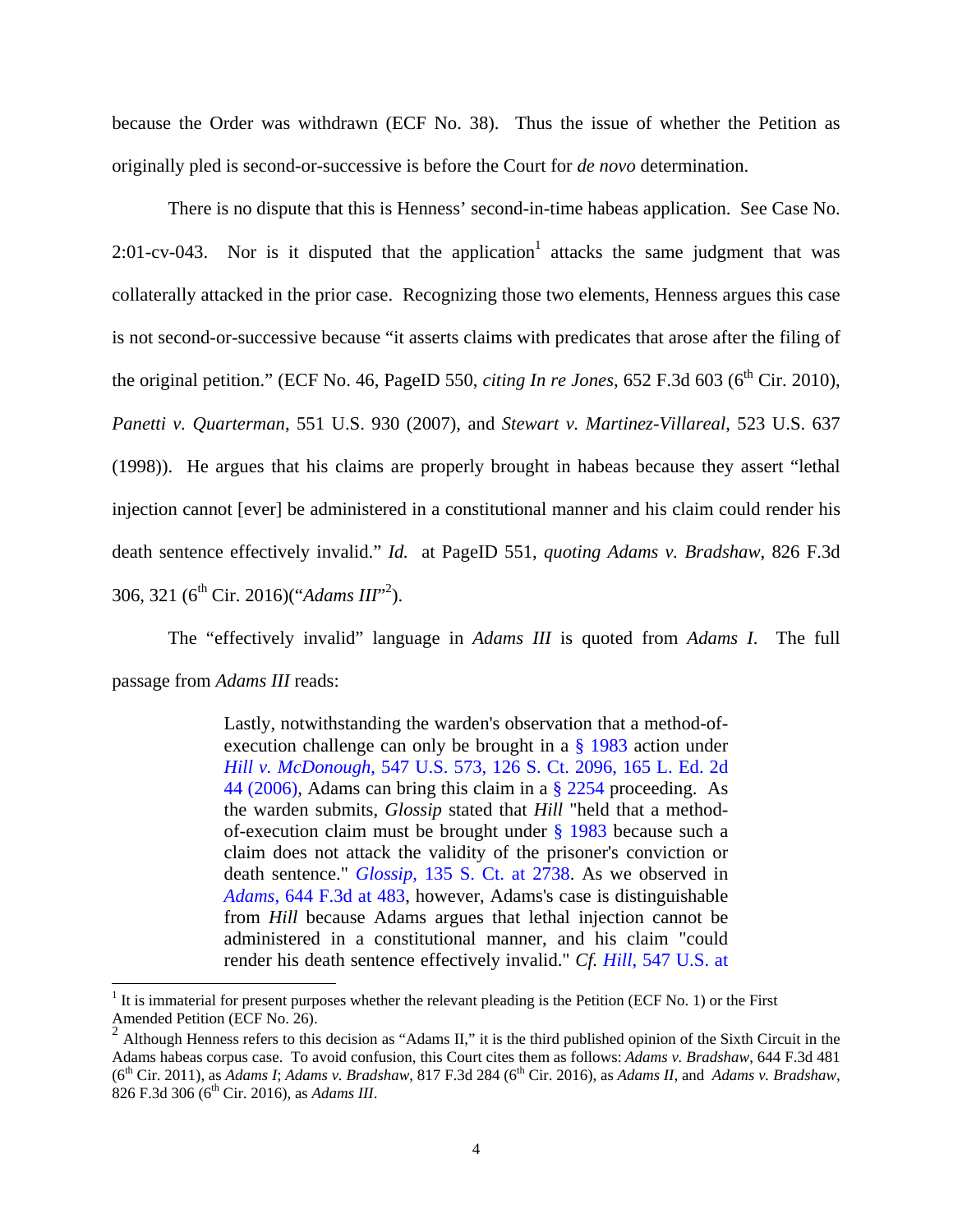580. Our decision in *Adams* is consistent with the Supreme Court's reasoning in *Nelson*, which suggested that, under a statutory regime similar to Ohio's, "a constitutional challenge seeking to permanently enjoin the use of lethal injection may amount to a challenge to the fact of the sentence itself." 541 U.S. at 644. **Thus, to the extent that Adams challenges the constitutionality of lethal injection in general and not a particular lethal-injection protocol, his claim is cognizable in habeas.** *Adams*, 644 F.3d at 483. However, as the Supreme Court observed in *Glossip*, a challenge to a particular procedure that concedes the possibility of an acceptable alternative procedure is properly brought in a  $\S$  1983 action. *Glossip*, 135 S. Ct. at 2738.

Adams may still have a means of exploring a method-of-execution claim in his § 1983 action challenging Ohio's lethal injection protocol. *See In re Ohio Execution Protocol Litig.*, No. 2:11-CV-01016-GLF-MRA[<sup>3</sup> ] (S.D. Ohio) (Frost, J.). In *Frazier v. Jenkins*, a panel of this court denied relief in a habeas challenge to the constitutionality of Ohio's administration of its lethal injection protocol—a challenge to the procedure, not a per se challenge to lethal injection—and explained that the claim should be pursued in a § 1983 action. 770 F.3d 485, 505 (6th Cir. 2014), *cert. denied*, 135 S. Ct. 2859, 192 L. Ed. 2d 899 (2015). As in *Frazier*, Adams's constitutional challenge to Ohio's protocol can be explored within his ongoing § 1983 action. "[I]n order to obtain relief from his sentence, [Adams] would first have to gather facts showing that Ohio is unable to administer lethal injection in a constitutionally permissible manner. And this is precisely the type of discovery that [Adams] can pursue in his § 1983 litigation." *Scott*, 760 F.3d at 512.

#### 826 F.3d 320-21 (emphasis supplied).

-

 The case at issue in *Adams I, II,* and *III* was a first habeas corpus challenge to a capital sentence. His challenge to lethal injection as a method of execution was general: "lethal injection as a means of execution violates the prohibition against cruel and unusual punishment." *Id.* at 318. The District Court had rejected that claim and the Sixth Circuit affirmed, citing its decision in *Scott v. Houk*, 760 F.3d 497 ( $6<sup>th</sup>$  Cir. 2014). *Id.* In the interlocutory appeal that

<sup>3</sup> At the time *Adams III* was decided in June 2016, Judges Frost and Abel (GLF & MRA) had retired and the *In re Ohio Execution Protocol Litig*. (the "protocol Case") had been reassigned to Chief Judge Sargus and the undersigned.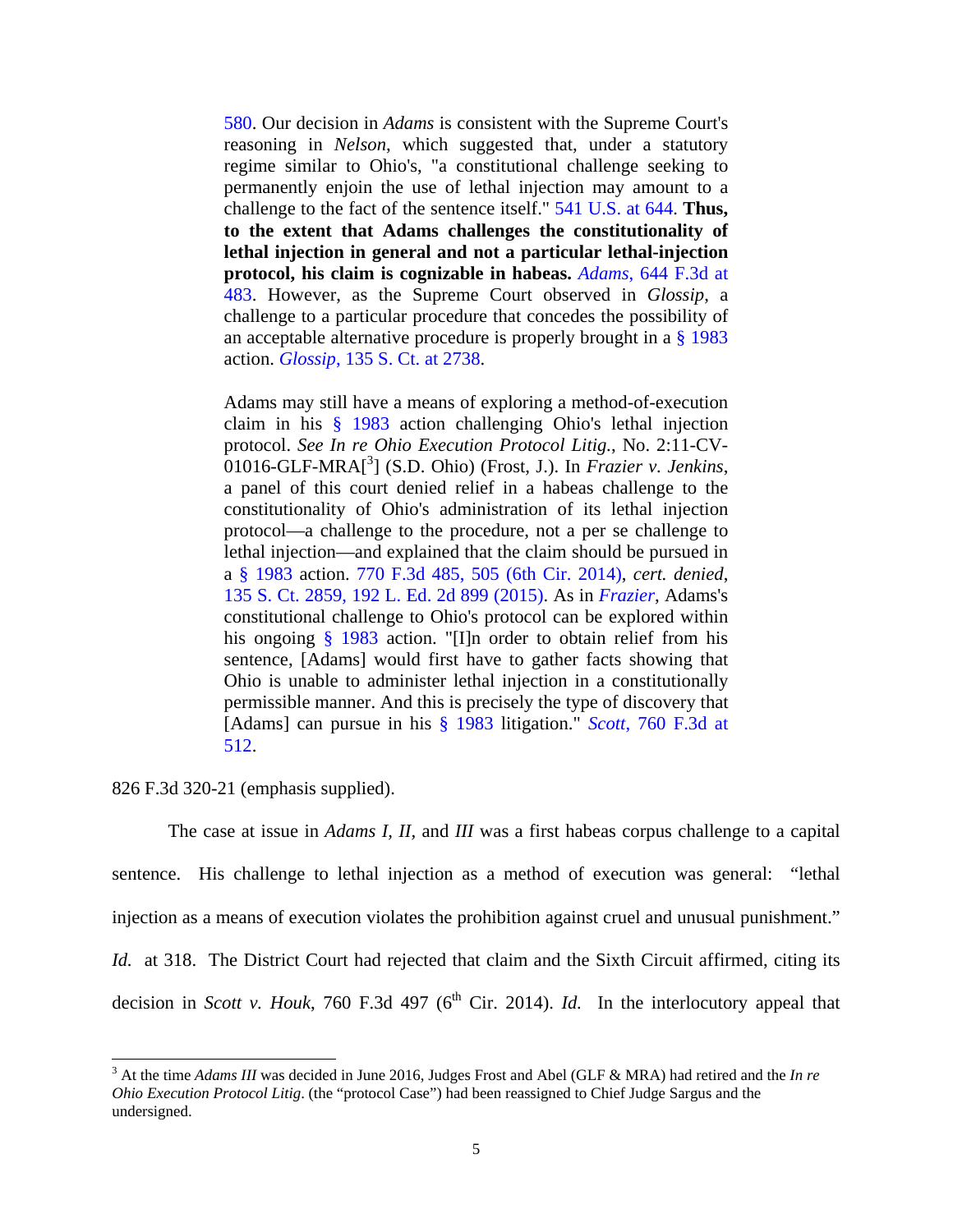produced *Adams I*, the court rejected Ohio's assertion that all method-of-execution claims must be brought in civil rights actions under 42 U.S.C. § 1983 and it adhered to that conclusion in the passage quoted above despite the intervening decision in *Glossip*. However, it noted that "Adams does not challenge the particular procedure adopted by Ohio as its lethal injection protocol. Rather" the petition was based on "the difficulties in carrying out executions, … the ever-shifting [Ohio] protocol has engendered fear and mental anguish to those on death row who do not yet have execution dates; and . . . that psychological harm is just as harmful as a physical harm." *Id.* at 319. The Sixth Circuit rejected this claim on the merits because it had not been pled in the state courts or the habeas petition and could not be added on appeal. Although rejecting Adams' claim on the merits, the court of appeals, as quoted above, continued to find that a challenge to the constitutionality of lethal injection in general and not a particular lethalinjection protocol" would be "cognizable in habeas" corpus. *Id.* at 321.

 None of the *Adams'* opinions addresses the second-or-successive application question. However, the reasoning in *Adams III* undercuts Henness' argument that his petition is not second or successive because it is "newly arising." Lethal injection has been an authorized method of execution in Ohio since 1993; it became the sole authorized method in 2001 when John Byrd chose electrocution and essentially dared the State to proceed. Thus it was an authorized method of execution when Henness was convicted.

 Henness pled a lethal injection ground for relief in his first Petition which read as follows:

> **Twenty-Fourth Ground for Relief:** The manner in which executions are carried out by the state of Ohio will subject Petitioner to cruel and unusual punishment in violation of the Eighth and Fourteenth Amendments to the United States Constitution.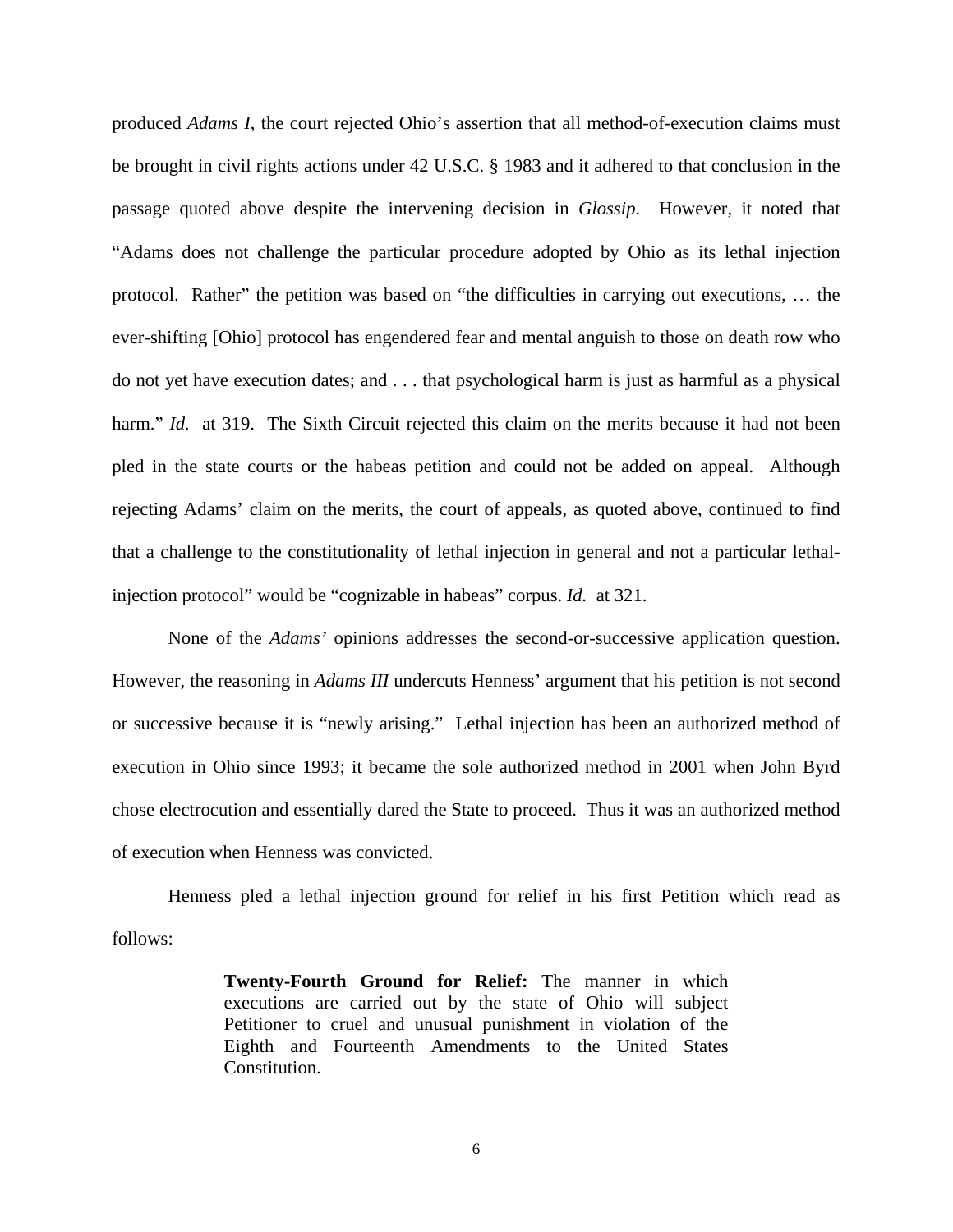#### (Amended Petition, Case No. 2:01-cv-043, ECF No. 86, PageID 67.)

This Court denied relief on the Twenty-Fourth Ground, writing as follows:

In his twenty-fourth ground for relief, Henness challenges the lethal injection procedure used in Ohio, contending the method constitutes cruel and unusual punishment in violation of the Eighth and Fourteenth Amendments to the United States Constitution. (Petition, Doc. No. 86 at 94.) Respondent argues that the United States Supreme Court has not held that lethal injection is cruel or unusual, and that Henness is consequently not entitled to habeas corpus relief on that basis. (Return of Writ, Doc. No. 98 at 144- 45.) Henness does not argue the issue in his traverse, and in his post-evidentiary hearing brief, he does not contest Respondent's argument, but merely copies his claim instead. (Petitioner's Post-Evidentiary Hearing Brief, Doc. No. 130 at 118.) Henness' claim is that the particular chemicals Ohio uses in administering lethal doses to death-sentenced inmates causes, or at least has the potential to cause, excruciating pain to the inmate. (Petition, Doc. No. 86 at 94.) He does not contend that lethal injection in any form is unconstitutional, only that the method currently used in Ohio is unconstitutional. *Id*. In *Hill v. McDonough*, 547 U.S. 573, 126 S.Ct. 2096, 2101-2, 165 L. Ed. 2d 44 (2006), the United States Supreme Court concluded that the plaintiff's challenge to Florida's lethal injection procedure was properly brought under 42 U.S.C. § 1983 rather than 28 U.S.C. § 2254 because the execution procedure challenged was not required by law. Like the statute in Florida, Ohio's statute setting forth the method of execution does not establish which drugs or even how many drugs must be used in carrying out the execution by lethal injection. Ohio Rev. Code § 2949.22. Henness' challenge to the specific drug protocol use[d] in Ohio, then, does not present a general challenge to execution by lethal injection. Consequently, granting the relief Henness seeks "would not necessarily foreclose the State from implementing the lethal injection sentence under present law, and thus it could not be said that the suit seeks to establish 'unlawfulness [that] would render a conviction or sentence invalid.'" *Hill,* 126 S.Ct. at 2103-4, *quoting Heck v. Humphrey,* 512 U.S. 477, 486, 114 S. Ct. 2364, 129 L. Ed. 2d 383 (1994). As such, Henness' claim is not one that is cognizable in habeas corpus, and it is denied for that reason.

*Henness v. Bagley*, 2007 U.S. Dist. LEXIS 80647, \*184-86 (S.D. Ohio Oct. 31, 2007). In other words, Ground Twenty-Four of the First Case did not present a general enough challenge to lethal injection and was dismissed for lack of cognizability. Henness did not seek a certificate of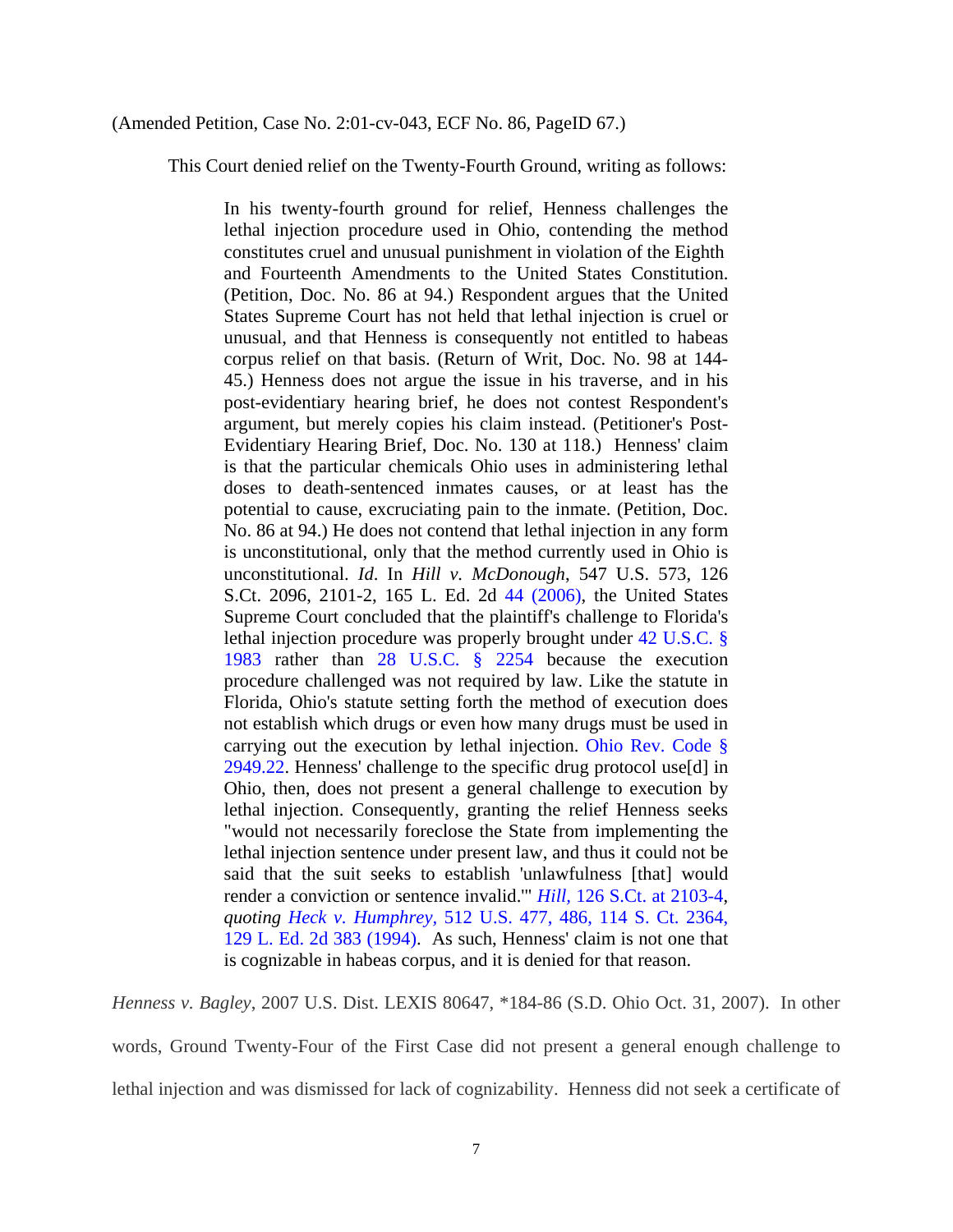appealability on that Ground for Relief.

Petitioner's claims for relief in the First Amended Petition read:

**Ground One:** Keith Henness' execution by lethal injection under Ohio law will violate the Supremacy Clause.

**Ground Two:** Keith Henness' execution by lethal injection under Ohio law will violate the Eighth Amendment because any drug DRC [the Ohio Department of Rehabilitation and Correction] can procure for use in lethal injections has a substantial, objectively intolerable risk of causing unnecessary, severe pain, suffering, degradation, humiliation, and/or disgrace.

**Ground Three:** Keith Henness' execution by lethal injection under Ohio law will violate the Eighth Amendment because it causes a lingering and undignified death.

**Ground Four:** Keith Henness' execution by lethal injection under Ohio law will violate the Eighth Amendment because the lack of legally available, effective drugs to conduct lethal-injection executions will result in the arbitrary and capricious imposition of the death penalty.

**Ground Five:** Keith Henness' execution by lethal injection under Ohio law will be a human experiment on a non-consenting prisoner in violation of the Fourteenth Amendment.

**Ground Six:** Keith Henness' execution by lethal injection under Ohio law will violate the Eighth Amendment because the lack of legally obtainable, effective drugs to conduct lethal-injection executions will cause psychological torture, pain and suffering.

**Ground Seven:** Keith Henness' execution by lethal injection under Ohio law will violate the Eighth Amendment because of the substantial, objectively intolerable risk of serious harm due to DRC's maladministration of Ohio's execution protocol.

**Ground Eight:** Keith Henness' execution by lethal injection under Ohio law will violate the Equal Protection Clause of the Fourteenth Amendment.

**Ground Nine:** Keith Henness' execution by lethal injection under Ohio law will violate the Due Process Clause of the Fourteenth Amendment.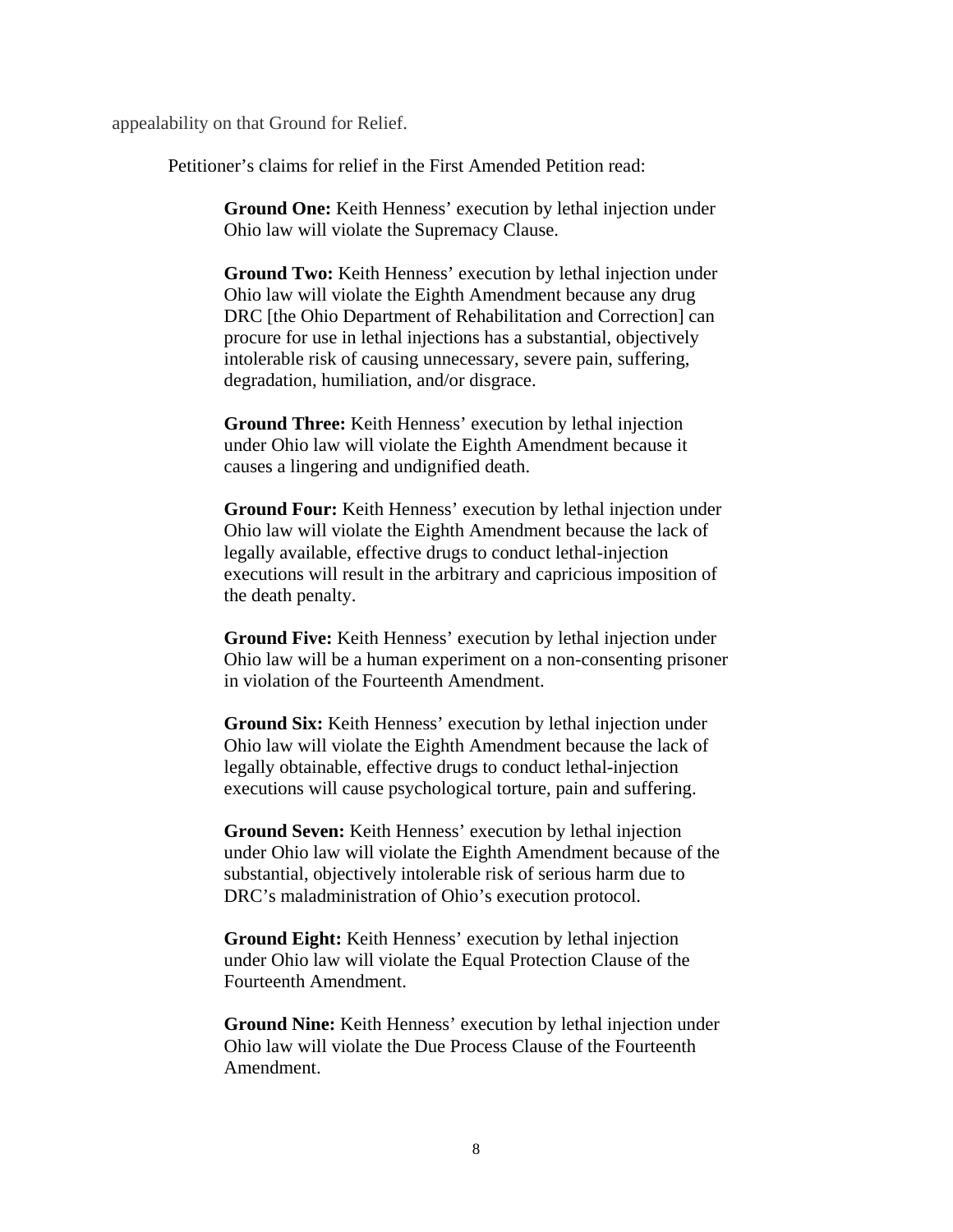**Ground Ten:** Keith Henness' execution by lethal injection under Ohio law will violate the Eighth Amendment because of his unique, individual physical and/or mental characteristics.

(First Amended Petition, ECF No. 26, PageID 284-86.)

Henness offers no argument as to how any of these claims are newly arising by analogy to the *Ford v. Wainwright*, 477 U.S. 399 (1986), incompetence to be executed claim in *Panetti*. The unavailability of drugs from manufacturers who previously supplied them is new, but that does not make the sentence invalid. Petitioner's arguments that compounded drugs or illegally imported drugs cannot be used again does not make the sentence invalid, but invites injunctive relief, temporary or permanent, against the use of those drugs, relief fully obtainable by Henness in the Protocol Case, where Henness is a plaintiff. Ground Two is remarkably parallel to the lethal injection claim made in the prior case, dismissed for lack of cognizability in habeas. Ground Seven seems to claim that, based on its history of attempts, Ohio will never be able to execute Henness constitutionally, but that also would seem to be a claim that is properly addressed with a prayer for injunctive relief. Ground Ten would come closer to a *Pannetti*-like claim if, but only if, one or more of Henness' purported "unique, individual physical and/or mental characteristics" were new in the sense of not having occurred before the First Case was final.

In *Panetti* and *Martinez-Villareal*, *supra*, the Supreme Court found claims of incompetence to be executed not to be second-or-successive because the incompetence was alleged to have arisen after the first habeas case was completed. In *In re Bowen*, 436 F.3d 699 (2006), and *In re: Curtis Jones*, *supra*, the Sixth Circuit found claims of ineffective assistance of trial counsel and *ex post facto* amendment of the parole system were not second or successive because they were not ripe when the first petition was filed, in Bowen's case, because they were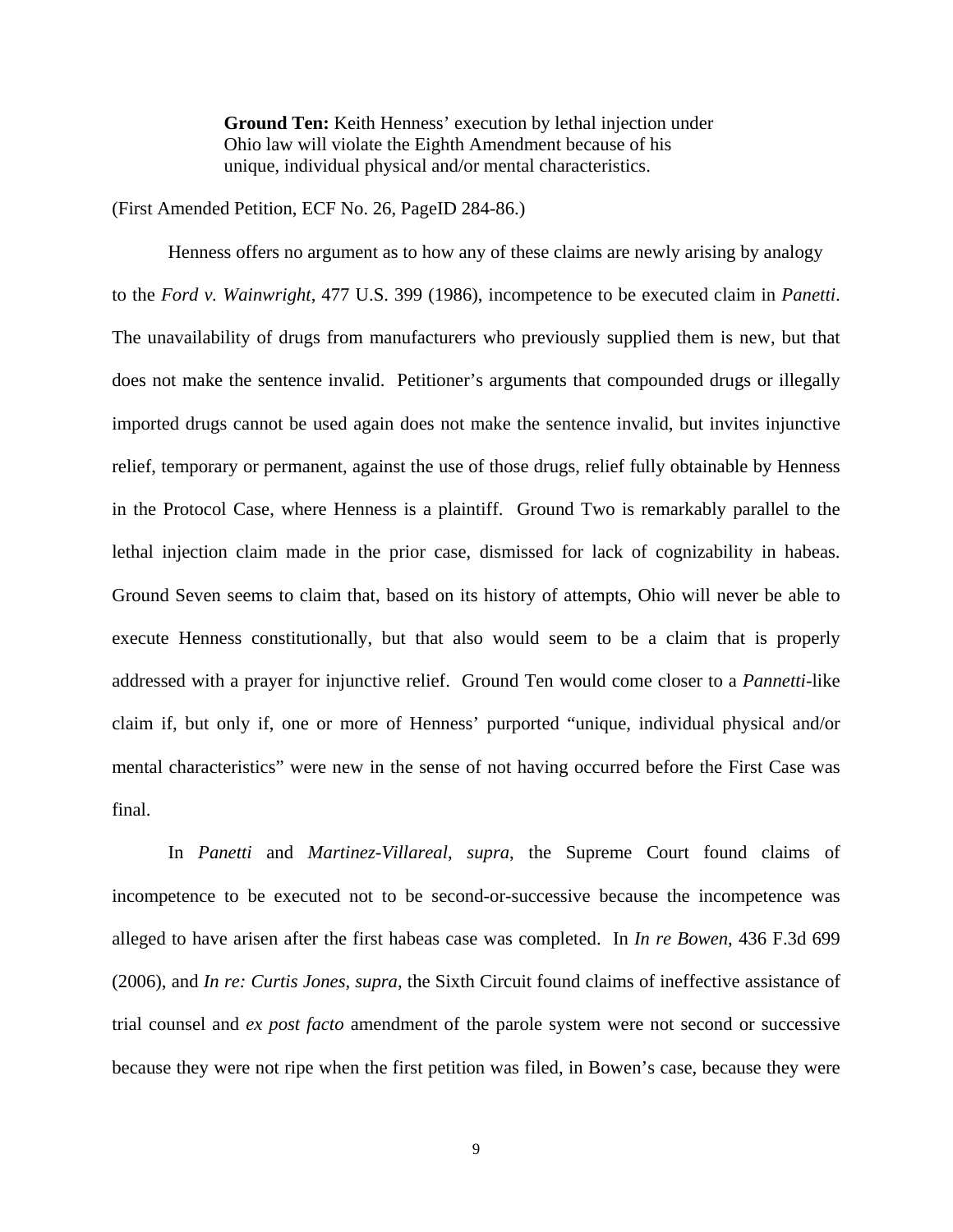unexhausted and, in Jones' case, because they occurred after the original proceedings were complete.

In contrast, Henness' claims made in the Amended Petition are scattershot in terms of when they arose or indeed will arise in the future. As his counsel describe the claims:

> Henness' method-of-execution claims here are focused on the validity of his death sentence, not solely on the application of the current Ohio execution protocol. His challenges, while attacking the validity of Henness' death sentence, necessarily encompass the facts relevant to DRC's past actions in carrying out execution protocols and DRC's plans under the recently adopted execution protocol. Henness' claims do not solely address with factual particularity Ohio's current execution protocol, but they also include the details of the current availability of execution drugs, his medical conditions, as well as all of the failings of Ohio's execution protocols—past and present. Ohio cannot constitutionally carry out a lethal-injection execution on Henness because Ohio has demonstrated that it cannot lawfully obtain effective execution drugs, and it cannot constitutionally administer its execution protocols.

> Henness' lethal-injection habeas claims did not become ripe until the factual predicates that support those claims, including evidence related to DRC's constitutionally problematic administration of Ohio's execution protocols, the change in circumstances related to the administration of lethal injection (such as the unavailability of certain drugs), and the new releases of execution protocols altering the understanding of how Ohio intends to execute Henness. These factual predicates arose long after his initial habeas petition was adjudicated and therefore his claims are not second or successive. See *Sheppard*, 2013 U.S. Dist. LEXIS 5560, at \*19 (citing *In re Jones*, 652 F.3d 603, 605 (6th Cir. 2010)).

(Response, ECF No. 46, PageID 551-52.) To paraphrase, Henness wants to present evidence in this habeas case of what Ohio has actually done in past executions and what it intends do in future executions, including executions under as-yet-unpromulgated lethal injection protocols.<sup>4</sup> How such evidence will be introduced in light of *Cullen v. Pinholster*, 563 U.S. 170 (2011), is

-

<sup>&</sup>lt;sup>4</sup> Ohio is presently enjoined from executing Ronald Phillips, Raymond Tibbetts, and Gary Otte using the October 7, 2016, protocol. *In re: Ohio Injection Protocol Litig.*, 2017 U.S. Dist. LEXIS 11561 (S.D. Ohio Jan. 27, 2017).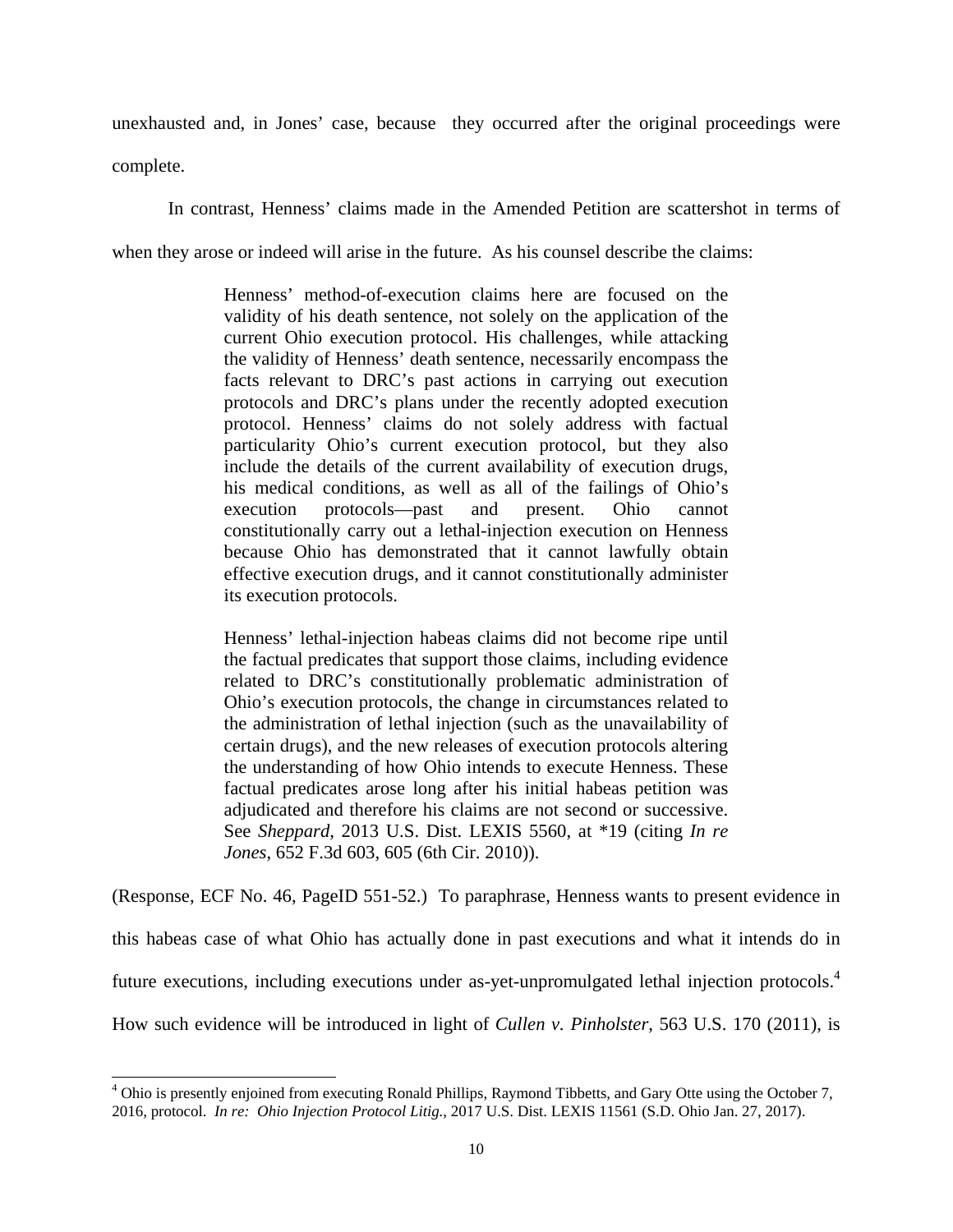undiscussed. How such evidence will show Henness' sentence is invalid under clearly established Supreme Court precedent as of the time his conviction became final is also undiscussed. What is clear is Henness' belief that, as death penalty facts continue to change, he can amend his petition or make claims in new petitions that change to reflect those facts and thus are "newly arisen."

 This cannot be what the Sixth Circuit meant when it authorized "general" attacks on lethal injection death sentences in *Adams III*. To do so would completely collapse in practice the distinction between  $\S$  1983 litigation and habeas corpus litigation<sup>5</sup>. If this gambit works for capital habeas litigation, why not for non-capital? Suppose the inmate doing thirty years for drug trafficking can show a succession of n unconstitutional conditions of confinement imposed on him. When he gets to n+1, does he then have a habeas claim that the State can no longer incarcerate him at all because it has proven incapable of confining him constitutionally in the past?

 Whatever the appellate courts eventually decide about how general a method-ofexecution claim must be for cognizablity in habeas, none of the precedent cited by Henness supports finding the First Amended Petition is other than second-or-successive. At least Grounds for Relief One, Two, Three, Five, Seven, Eight, and Nine that Henness makes in the First Amended Petition would have been available to him when he filed his original habeas corpus case in this Court His failure to do so then constitutes an abuse of the writ. Claims which represent an abuse of the writ in this sense are generally held to be second or successive. *See In re Bowen, supra*. This Judge's previous acceptance of the analogy of claims such as this to *Panetti* (i.e. that they were newly arisen) was in error. To the extent Ground Ten relies on

-

<sup>&</sup>lt;sup>5</sup> Unless, of course, merely omitting an alternative available method of execution, required in § 1983 cases per *Glossip*, makes the pleading resulting from the omission a proper habeas corpus petition.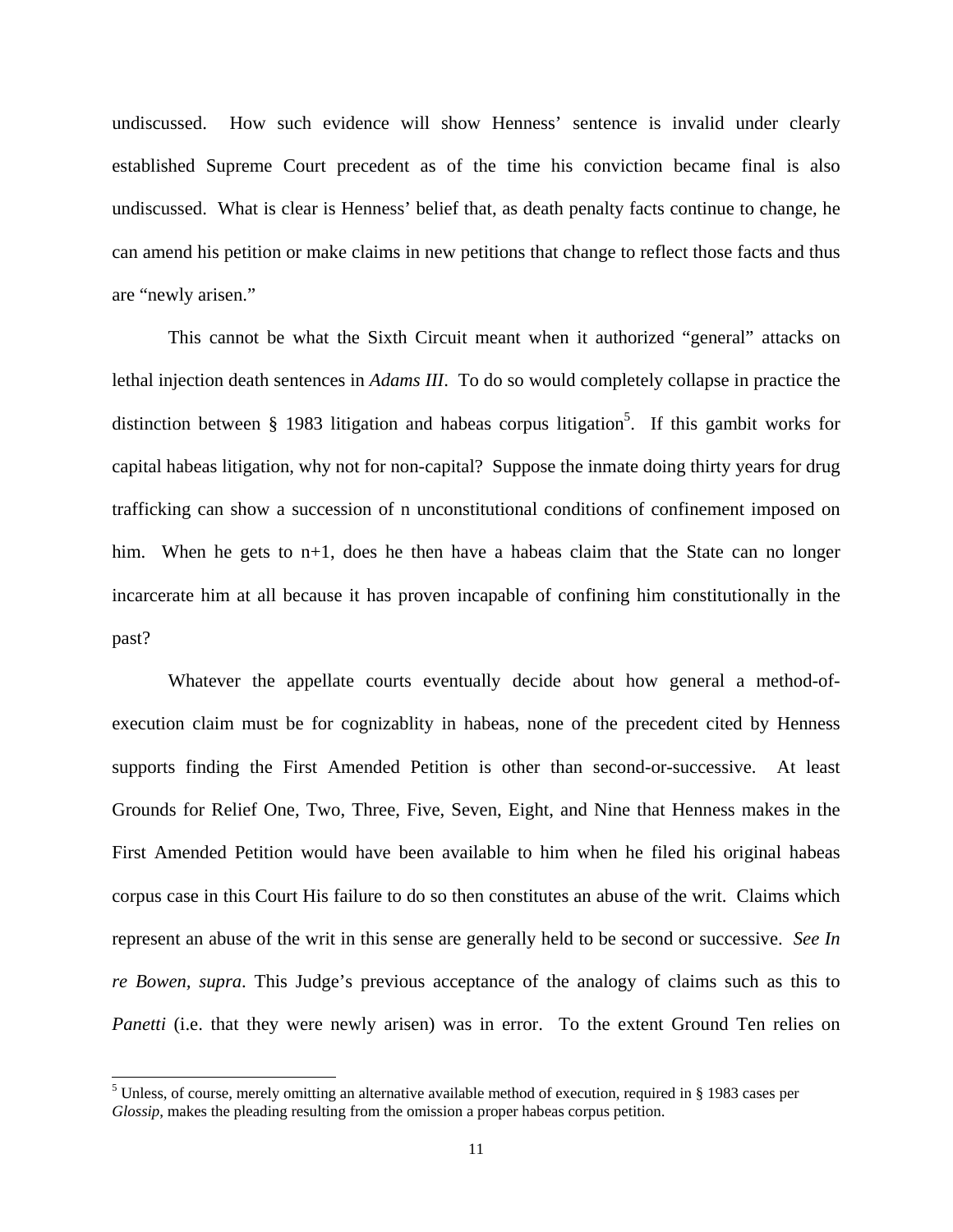Henness' individual conditions which existed at the time he filed his first Petition, Ground Ten is also an abuse of the writ and therefore barred as second or successive.

In addition to this conclusion about claims in the First Amended Petition, the Magistrate Judge finds the Motion to Amend to add a claim under *Hurst* is itself a second-or-successive habeas application. In *Moreland v. Robinson*, 813 F.3d 315 (6<sup>th</sup> Cir. 2016), the Petitioner simultaneously filed a motion for relief from judgment and a motion for leave to amend once the judgment was reopened. The Sixth Circuit held that both "motions are second or successive habeas petitions that the district court lacked jurisdiction to consider." Rather than denying Moreland's motions, the district court should have transferred them to this court to review as requests for permission to be filed." 813 F.3d at 319. More expansively, the Sixth Circuit wrote:

> Moreland's motions were second or successive petitions for habeas corpus relief that the district court lacked jurisdiction to review. Claims may not be presented in a second or successive petition for habeas corpus relief without permission from this court. 28 U.S.C. § 2244(b)(3); *Gonzalez v. Crosby*, 545 U.S. 524, 528, 532, 538, 125 S. Ct. 2641, 162 L. Ed. 2d 480 (2005). Failure to obtain precertification for the filing of such a petition deprives the district court of jurisdiction to adjudicate the claims raised in such a petition. *Burton v. Stewart*, 549 U.S. 147, 149, 152-53, 157, 127 S. Ct. 793, 166 L. Ed. 2d 628 (2007) (per curiam).

> Moreland's motions, although purportedly a Rule 60(b) motion and a post-judgment motion to amend, actually raise habeas claims. Rule 60(b) motions and motions to amend may not be used as vehicles to circumvent the limitations that Congress has placed upon the presentation of claims in a second or successive application for habeas relief. *Gonzalez*, 545 U.S. at 531-32; *Clark*, 764 F.3d at 658-59. Hence, when faced with what purports to be a Rule 60(b) motion or a motion to amend, federal courts must determine if it really is such a motion or if it is instead a second or successive application for habeas relief in disguise. *Gonzalez*, 545 U.S. at 530-31; *Clark*, 764 F.3d at 658-59. "[F]or the purposes of § 2244(b) an 'application' for habeas relief is a filing that contains one or more 'claims.'" *Gonzalez*, 545 U.S. at 530. A § 2244(b) claim is "an asserted federal basis for relief from a state court's judgment of conviction." *Id.* A movant is not making a habeas